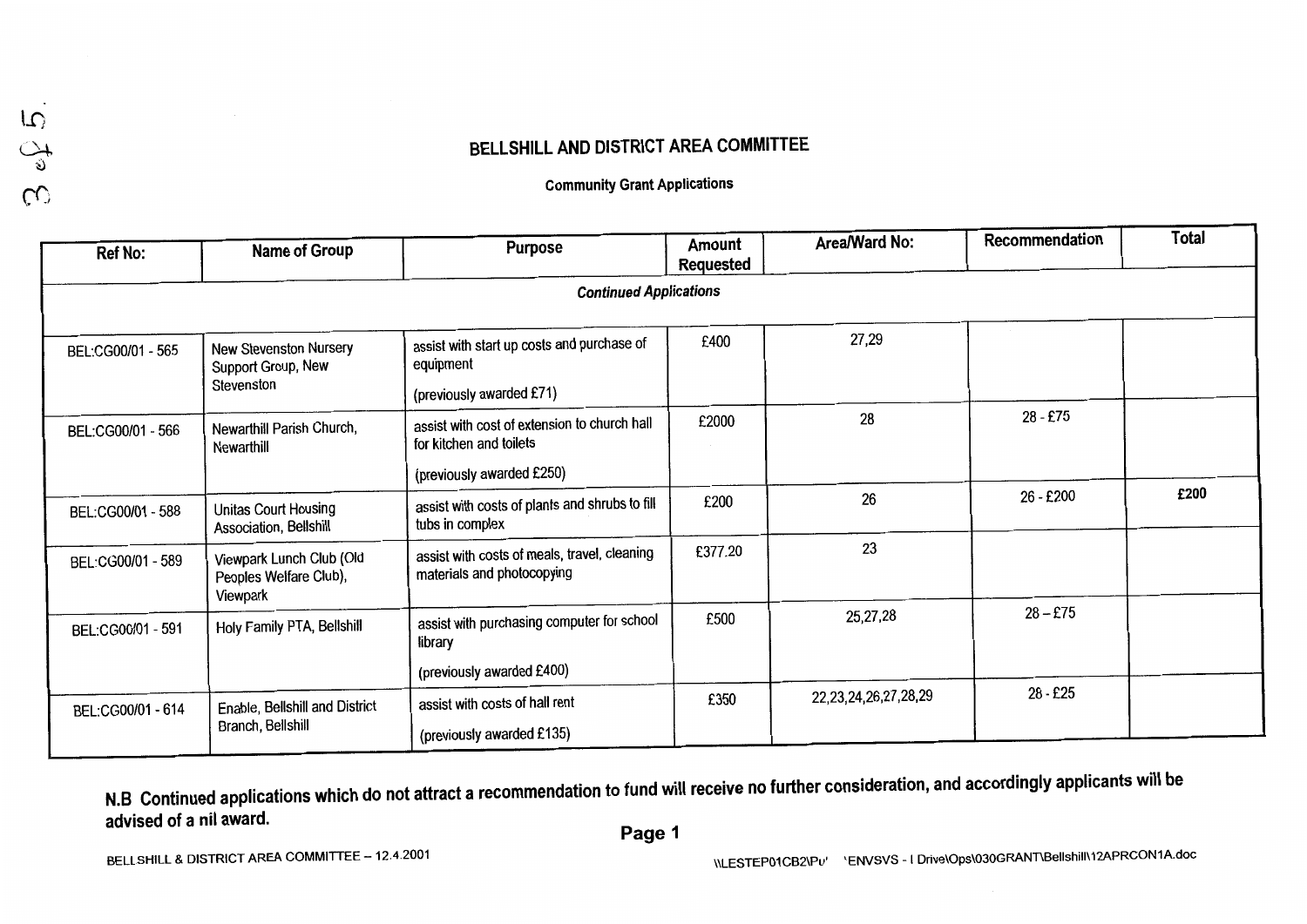| <b>Ref No:</b>                 | <b>Name of Group</b>                                      | <b>Purpose</b>                                                                                                                                     | <b>Amount</b><br><b>Requested</b> | Area/Ward No:          | Recommendation                                                      | <b>Total</b> |
|--------------------------------|-----------------------------------------------------------|----------------------------------------------------------------------------------------------------------------------------------------------------|-----------------------------------|------------------------|---------------------------------------------------------------------|--------------|
| BEL:CG00/01 - 615              | Newarthill Childrens Gala Day<br>Association, Newarthill  | assist with costs to renew costumes, floats,<br>vehicle hire                                                                                       | £1000                             | 29                     |                                                                     |              |
| BEL:CG00/01 - 616              | Mossend Primary School Board,<br><b>Bellshill</b>         | assist with costs of promoting school<br>projects and financing new equipment                                                                      | £400                              | 26,28                  | 28 - £100                                                           | £100         |
|                                |                                                           | (previously awarded £300)                                                                                                                          |                                   |                        |                                                                     |              |
| BEL:CG00/01 - 651              | <b>Bellshill and District Retired</b>                     | assist with costs of transport                                                                                                                     | Unknown                           | 22, 23, 24, 25, 26, 28 | 28 - £50                                                            |              |
| Miners NUM Scotland, Bellshill | (previously awarded £100)                                 |                                                                                                                                                    |                                   |                        |                                                                     |              |
| BEL:CG00/01 - 660              | <b>Burnhead Parents Association,</b><br><b>Uddingston</b> | assist with costs of sports equipment,<br>playground equipment, trips and bike racks                                                               | £1000                             | 23                     |                                                                     |              |
| BEL:CG00/01 - 705              | Bellshill Carousel Football Club.<br><b>Bellshill</b>     | assist with costs of venues and purchase<br>of football strips and equipment                                                                       | £900                              | 25,26                  |                                                                     |              |
|                                |                                                           | (previously awarded £25)                                                                                                                           |                                   |                        |                                                                     |              |
| BEL:CG00/01 - 707              | Burnhead Bowling Club,<br>Viewpark                        | assist with costs of decorating inside and<br>painting outside of club house                                                                       | £1500                             | 23                     |                                                                     |              |
|                                |                                                           |                                                                                                                                                    |                                   |                        |                                                                     |              |
| advised of a nil award.        |                                                           | N.B Continued applications which do not attract a recommendation to fund will receive no further consideration, and accordingly applicants will be |                                   |                        |                                                                     |              |
|                                |                                                           | Page 2                                                                                                                                             |                                   |                        |                                                                     |              |
|                                | BELLSHILL & DISTRICT AREA COMMITTEE - 12.4.2001           |                                                                                                                                                    |                                   |                        | u corronacegou chusus i Druglopologoce ANTIBellebill 12APRCON1A doc |              |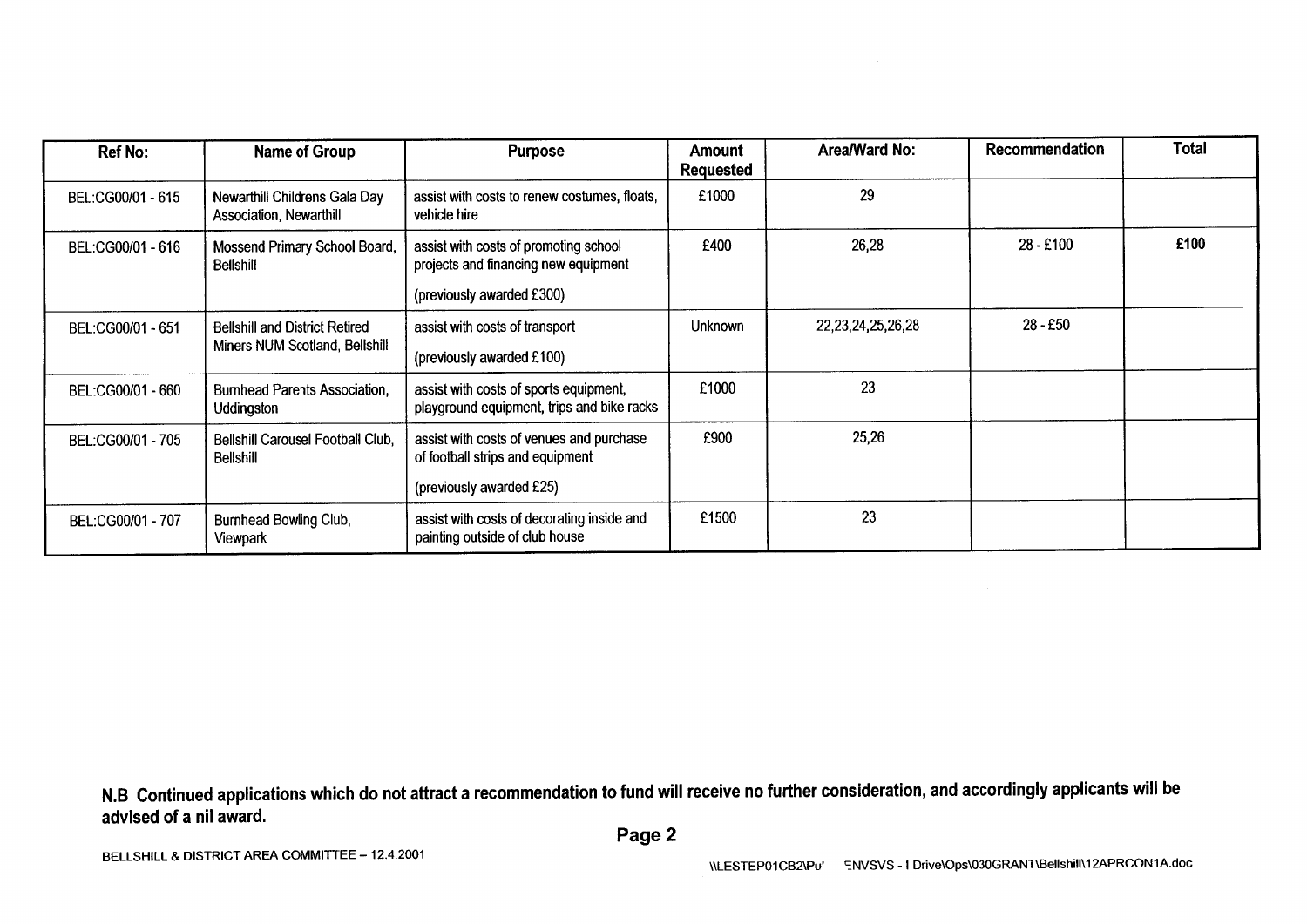### BELLSHILL AND DISTRICT AREA COMMITTEE

#### **COMMUNITY GRANT APPLICATIONS**

| Ref No:          | Name of Group                                            | <b>Purpose</b>                                      | Amount<br><b>Requested</b> | Area/Ward No: | Recommendation | Total |
|------------------|----------------------------------------------------------|-----------------------------------------------------|----------------------------|---------------|----------------|-------|
|                  |                                                          | New Applications Received Up to 30 March 2001       |                            |               |                |       |
| BEL:CG01/02 - 15 | Bujin Karate Club, Uddingston                            | assist with purchase of equipment                   | £400                       | 21, 22, 23    |                |       |
| BEL:CG01/02 - 16 | <b>Kew Gardens Senior Citizens</b><br>Club, Uddingston   | assist with costs of outings and Christmas<br>meals | £500                       | 22            |                |       |
| BEL:CG01/02 - 24 | <b>Holytown Primary Parents</b><br>Association, Holytown | assist with costs of improving playground           | £300                       | 27            |                |       |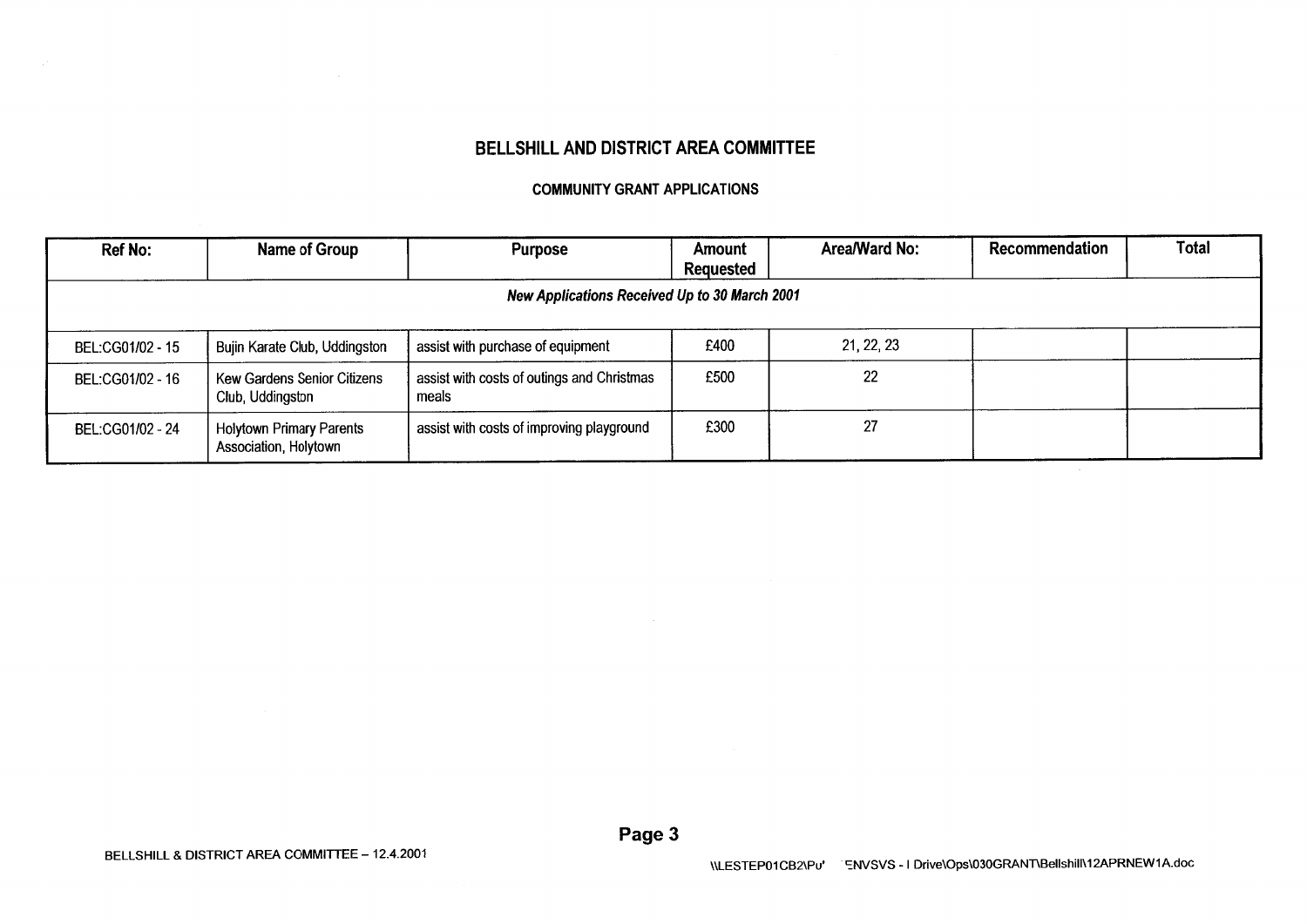$\overline{5}$  $\mathcal{S}$  $\overline{t}$ 

# APPLICATIONS COVERING MORE THAN ONE AREA COMMITTEE BOUNDARY

| <b>Ref No:</b>              | Name of Group                                    | <b>Purpose</b>                                                              | <b>Amount</b><br>Requested | Area/Ward No:                      | Recommendation | Total |
|-----------------------------|--------------------------------------------------|-----------------------------------------------------------------------------|----------------------------|------------------------------------|----------------|-------|
|                             |                                                  | <b>Continued Applications</b>                                               |                            |                                    |                |       |
|                             |                                                  |                                                                             |                            |                                    |                |       |
|                             |                                                  | (Area Committees should only consider applications relevant to their areas) |                            | 32, 36, 37, 40                     | 40 - £50       |       |
| ALL:CG00/01 - 337           | 4th Coatbridge Girls Brigade,<br>Coatbridge      | Assist with costs of taking members to<br>pantomime                         | £400                       |                                    |                |       |
|                             |                                                  | (previously awarded £244)                                                   |                            |                                    |                |       |
| ALL:CG00/01 - 339           | <b>Monklands Rainbow</b><br>Association, Airdrie | Assist with purchase of arts and crafts<br>materials                        | £1486.51                   | 31, 37, 38, 39, 40, 43, 52         | 40 - £100      |       |
|                             |                                                  | (previously awarded £50)                                                    |                            |                                    |                |       |
| ALL:CG00/01 - 341           | C.A.B.I.A. Counselling &                         | Assist with cost of outing                                                  | £500                       | 45                                 | 41 - £50       | £50   |
| Benefits in Action, Airdrie | (previously awarded £450)                        |                                                                             |                            |                                    |                |       |
| ALL:CG00/01 - 342           | Monklands Club for the Blind,                    | Assist with costs of Christmas dinner and                                   | £600                       | 31, 32, 37, 41                     | 37 - £100      | £150  |
|                             | Coatbridge                                       | outing to pantomime or show                                                 |                            |                                    | 41 - £50       |       |
|                             |                                                  | (previously awarded £450)                                                   |                            |                                    |                |       |
| ALL:CG00/01 - 344           | <b>Strathcarron Hospice Charity</b>              | Assist with cost of rent                                                    | £2000                      | 1 to 20, 22 to 46, 49, 50, 51, 52, | 58 - £50       |       |
|                             | Shop - Kilsyth                                   | (previously awarded £610)                                                   |                            | 53, 54, 58 to 64, 67 to 70         | 59 - £30       |       |
|                             |                                                  |                                                                             |                            |                                    | $60 - £20$     |       |
|                             |                                                  |                                                                             |                            |                                    | $61 - £20$     |       |
|                             |                                                  |                                                                             |                            |                                    | 64 - £50       |       |
|                             |                                                  |                                                                             |                            |                                    | 69 - £25       |       |
|                             |                                                  | Assist with purchase of recording                                           | £2000                      | 1 to 20                            | $9 - £30$      |       |
| ALL:CG00/01 - 345           | One Way Group, Bellshill                         | equipment, tapes & CD's                                                     |                            | 25 to 70                           | $16 - Nil$     |       |
|                             |                                                  | (previously awarded £125)                                                   |                            |                                    |                |       |

N.B Continued applications which do not attract a recommendation to fund will receive no further consideration, and accordingly applicants will be advised of a nil award.

Page 1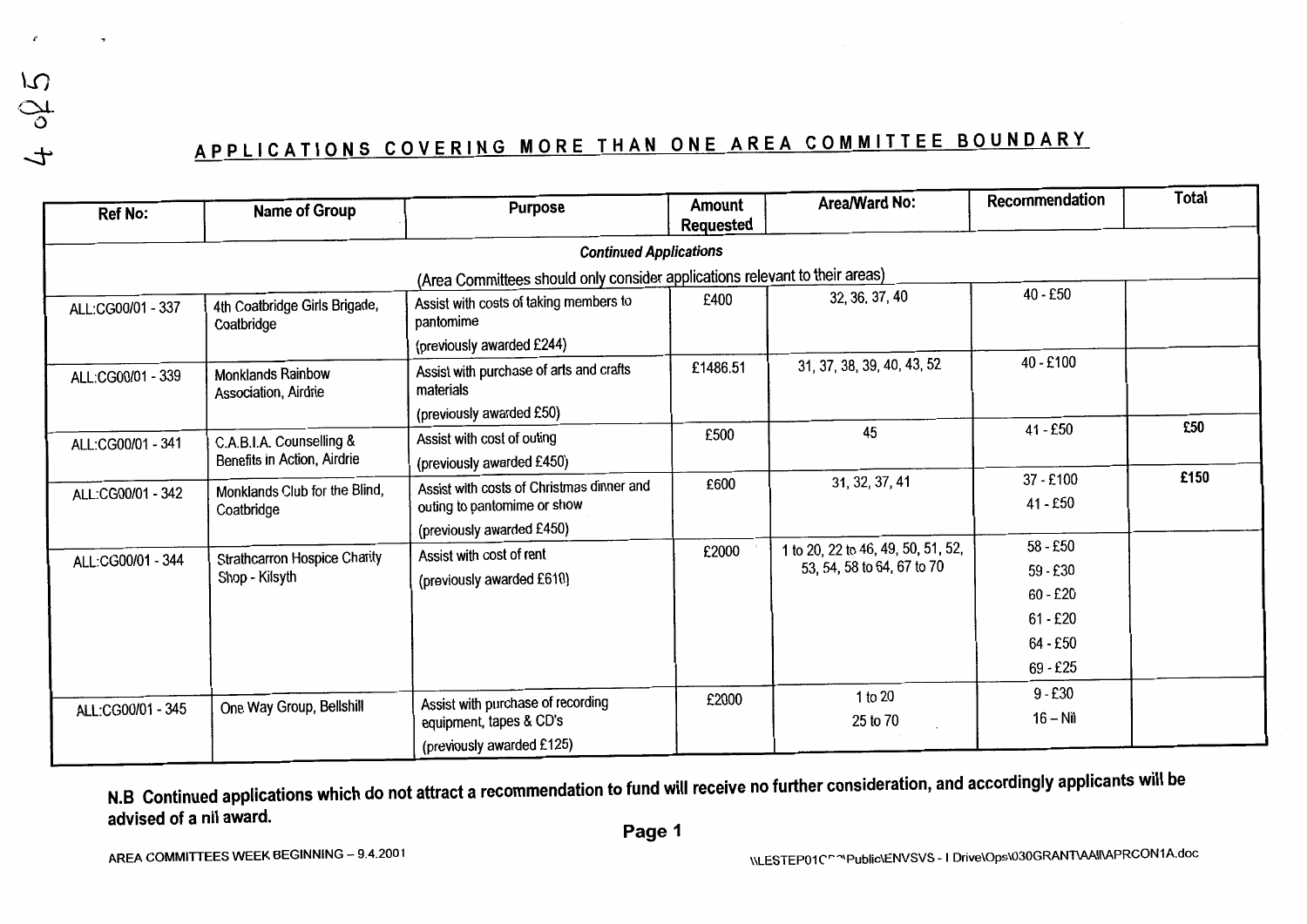| <b>Ref No:</b>    | <b>Name of Group</b>                             | <b>Purpose</b>                                                            | <b>Amount</b><br><b>Requested</b> | Area/Ward No:                     | Recommendation | <b>Total</b> |
|-------------------|--------------------------------------------------|---------------------------------------------------------------------------|-----------------------------------|-----------------------------------|----------------|--------------|
| ALL:CG00/01 - 445 | The Barn Amateur Boxing Club,                    | Assist with purchase of equipment                                         | £2000                             | 24, 31 to 40                      | $31 - £200$    |              |
|                   | Coatbridge                                       |                                                                           |                                   |                                   | 32 - £200      |              |
|                   |                                                  |                                                                           |                                   |                                   | 33 - £200      |              |
|                   |                                                  |                                                                           |                                   |                                   | 34 - £40       |              |
|                   |                                                  |                                                                           |                                   |                                   | 37 - £100      |              |
| ALL:CG00/01 - 488 | Jack and Jill Support Group,<br><b>Bellshill</b> | Assist with cost of taking families away to<br>holiday centre.            | £2000                             | 3, 10, 25, 26, 27, 31, 34, 42, 51 | 26 - £100      |              |
|                   |                                                  | (previously awarded £480)                                                 |                                   |                                   |                |              |
| ALL:CG00/01 - 489 | Kilsyth Music Society, Airdrie                   | Assist with cost of production                                            | £2000                             | 31 to 70                          |                |              |
|                   |                                                  | (previously awarded £50)                                                  |                                   |                                   |                |              |
| ALL:CG00/01 - 508 | New Venture Youth Club,<br>Coatbridge            | Assist with costsof childrens Christmas                                   | £350                              | 31, 34 to 41                      | 34 - £50       |              |
|                   |                                                  | Party                                                                     |                                   |                                   | 37 - £50       |              |
| ALL:CG00/01 - 512 | Good Neighbours of Muirhouse,<br>Muirhouse       | Assist with costs of Christmas dinner for<br>disabled and senior citizens | £2000                             | 9                                 | $9 - £100$     |              |
|                   |                                                  | (previously awarded £1300)                                                |                                   |                                   |                |              |
| ALL:CG00/01 - 533 | Carfin Parish Church, Carfin                     | Assist with purchase of folding tables                                    | £700                              | 29                                |                |              |
|                   |                                                  | (previously awarded £150)                                                 |                                   |                                   |                |              |
| ALL:CG00/01 - 549 | No.7 (Bellshill) Platoon Army                    | Assist with purchase of football strips                                   | £300                              | 3, 5, 22 to 29, 37, 38, 40        | 37 - Nil       |              |
|                   | Cadets, Bellshill                                | (previously awarded £75)                                                  |                                   |                                   |                |              |
| ALL:CG00/01 - 551 | Scottish European Boxing Hall                    | Assist with start up costs, stationery,                                   | £1420                             | 1 to 20, $22 - 55$ ,              | $9 - £20$      |              |
|                   | of Fame Steering Committee,                      | telephone, hall lets.                                                     |                                   | 58 to 62, 64 - 70                 | $16 - Nil$     |              |
|                   | North Lanarkshire                                | (previously awarded £200)                                                 |                                   |                                   | 47 - £20       |              |
|                   |                                                  |                                                                           |                                   |                                   | 48 - £30       |              |
|                   |                                                  |                                                                           |                                   |                                   | $53 - £30$     |              |

 $\mathcal{L}$ 

 $\ddot{\phantom{a}}$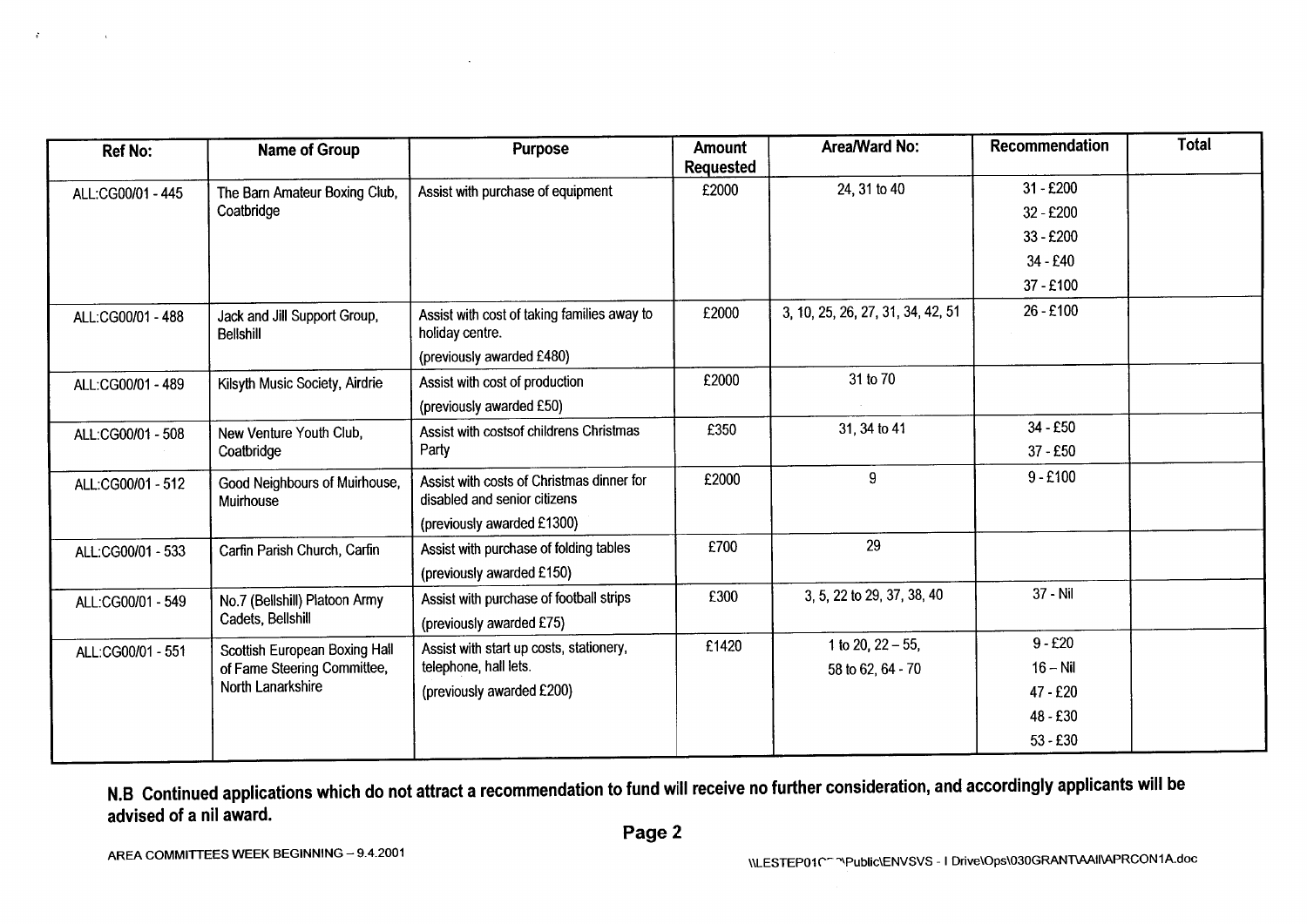| <b>Ref No:</b>    | Name of Group                                      | <b>Purpose</b>                                          | <b>Amount</b><br><b>Requested</b> | Area/Ward No:         | Recommendation | <b>Total</b> |
|-------------------|----------------------------------------------------|---------------------------------------------------------|-----------------------------------|-----------------------|----------------|--------------|
| ALL:CG00/01 - 552 | Coatbridge Indoor Bowling Club                     | Assist with costs of closing social event               | £250                              | 22 to 52, 65, 67, 69  | 34 - £100      |              |
|                   | Senior Section, Coatbridge                         | and prizes for competitions                             |                                   |                       | $45 - £25$     |              |
|                   |                                                    | (previously awarded £50)                                |                                   |                       | 47 - £10       |              |
|                   |                                                    |                                                         |                                   |                       | 48 - £25       |              |
| ALL:CG00/01 - 553 | Dyslexia Scotwest, Glasgow                         | Assist with costs of help and support                   | £2000                             | 2 to 20. 22 to 70     | $9 - £30$      |              |
|                   |                                                    | service and awareness raising                           |                                   |                       | $16 - Nil$     |              |
|                   |                                                    | (previously awarded £280)                               |                                   |                       | $32 - £50$     |              |
|                   |                                                    |                                                         |                                   |                       | 45 - £25       |              |
|                   |                                                    |                                                         |                                   |                       | 48 - £25       |              |
| ALL:CG00/01 - 554 | Bellshill Salvation Army Band,<br><b>Bellshill</b> | Assist with purchase of folders for the<br>band's music | £400                              | 3, 19, 23 to 29       | 26 - £50       |              |
|                   |                                                    | (previously awarded £125)                               |                                   |                       |                |              |
| ALL:CG00/01 - 555 | Cleland Church of Scotland                         | Assist with general running costs                       | Unknown                           | 1 to 18, 20, 22 to 70 | $9 - £30$      |              |
|                   | Choir, Cleland                                     | (previously awarded £175)                               |                                   |                       | $16 - Nil$     |              |
|                   |                                                    |                                                         |                                   |                       | $18 - £50$     |              |
| ALL:CG00/01 - 556 | The Nicolodeons Concert                            | Assists with purchase of new equipment                  | £800                              | 3, 4, 5, 6, 8, 9,     | $7 - £100$     |              |
|                   | Group, Wishaw                                      | and travel expenses                                     |                                   | 13, 14, 18, 27, 29    | $9 - £30$      |              |
|                   |                                                    | (previously awarded £90)                                |                                   |                       |                |              |
| ALL:CG00/01 - 602 | Motherwell United YMCA,                            | Assist with costs of providing disabled                 | £2000                             | 2 to 9, 24 to 30,     | $9 - £30$      |              |
|                   | Motherwell                                         | entrance and adapting reception area                    |                                   | 39                    |                |              |
|                   |                                                    | (previously awarded £200)                               |                                   |                       |                |              |
| ALL:CG00/01 - 603 | Motherwell United YMCA,                            | Assist with costs of refurbishing toilets and           | £2000                             | 2 to 10, 24 to 30,    | $9 - £30$      |              |
|                   | Motherwell                                         | shower room                                             |                                   | 39                    |                |              |
|                   |                                                    | (previously awarded £100)                               |                                   |                       |                |              |

 $\lambda$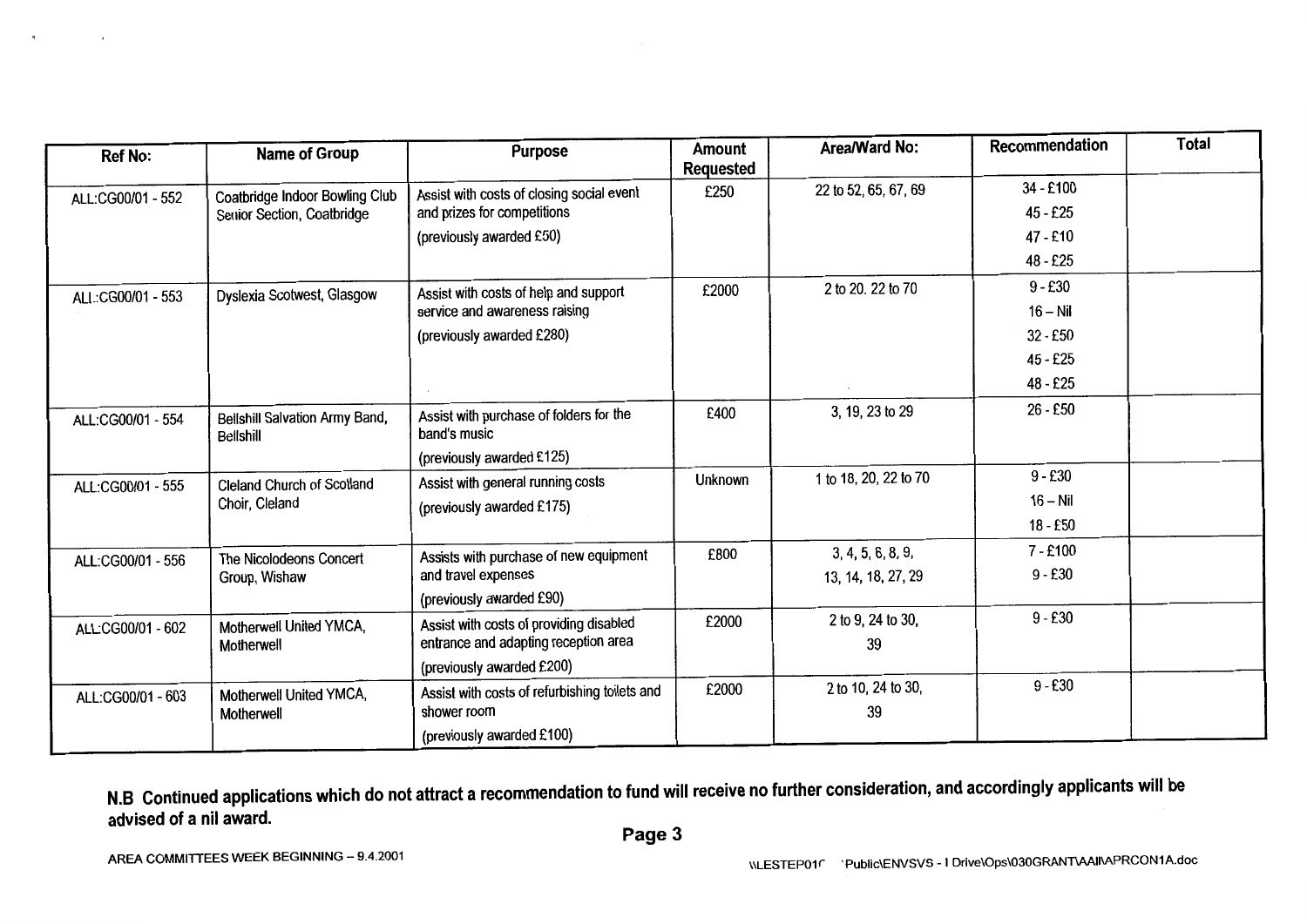| <b>Ref No:</b>    | Name of Group                                      | <b>Purpose</b>                                                    | <b>Amount</b><br><b>Requested</b> | Area/Ward No:                                     | Recommendation | <b>Total</b> |
|-------------------|----------------------------------------------------|-------------------------------------------------------------------|-----------------------------------|---------------------------------------------------|----------------|--------------|
| ALL:CG00/01 - 604 | Motherwell United YMCA,                            | Assist with costs of altering kitchen with                        | £2000                             | 1 to 10                                           | $1 - £25$      |              |
|                   | Motherwell                                         | appliances that meet environmental<br>standards                   |                                   | 24 to 30, 39                                      | $9 - £30$      |              |
|                   |                                                    | (previously awarded £50)                                          |                                   |                                                   |                |              |
| ALL:CG00/01 - 605 | Strathkelvin Riding Club,                          | Assist with costs of participating in                             | £1125                             | 4, 6, 16, 33, 34, 35, 53, 55, 56,                 | $16 - Nil$     |              |
|                   | Muirhead                                           | competition                                                       |                                   | 65, 66, 67, 69, 70                                | $67 - £50$     |              |
|                   |                                                    | (previously awarded £45)                                          |                                   |                                                   | 68 - £100      |              |
|                   |                                                    |                                                                   |                                   |                                                   | $69 - £75$     |              |
|                   |                                                    |                                                                   |                                   |                                                   | $70 - £50$     |              |
| ALL:CG00/01 - 606 | West End United Youth Football<br>Club, Coatbridge | Asssit with purchase of football strips and<br>training equipment | £400                              | 31, 32, 34, 35, 36, 37, 38, 39,<br>40, 41         | $32 - £100$    |              |
| ALL:CG00/01 - 608 | <b>Cumbernauld &amp; Kilsyth District</b>          | Assist with costs of taking boys to football                      | £2000                             | 29, 31, 34, 38, 53, 54, 59 to 62                  | $59 - £30$     |              |
|                   | Youth League, Cumbernauld                          | tournament in Holland                                             |                                   |                                                   | $60 - £50$     |              |
|                   |                                                    | (previously awarded £245)                                         |                                   |                                                   | $61 - £20$     |              |
|                   |                                                    |                                                                   |                                   |                                                   | $62 - £50$     |              |
| ALL:CG00/01 - 609 | <b>Motherwell &amp; District Womens</b>            | Assist with costs of developing a landscape                       | £1500                             | 3 to 20, 22 to 29, 31 to 54, 56 to                | $9 - £21$      |              |
|                   | Aid, Motherwell                                    | refuge garden                                                     |                                   | 70                                                | 18 - £50       |              |
|                   |                                                    | (previously awarded £673)                                         |                                   |                                                   | 48 - £30       |              |
| ALL:CG00/01 - 610 | Calder Pre 5 Play Group                            | Assist with costs of advertising playgroup                        | £500                              | 33, 34, 35, 37, 38, 39, 41, 43,<br>47, 48, 50, 51 |                |              |
| ALL:CG00/01 - 691 | Motherwell YMCA Playgroup,                         | Assist with purchase of fixtures, fittings and                    | £2000                             | 1 to 10, 12, 13                                   | $1 - £25$      |              |
|                   | Motherwell                                         | equipment                                                         |                                   |                                                   | $9 - £30$      |              |
|                   |                                                    | (previously awarded £50)                                          |                                   |                                                   | $12 - £50$     |              |

 $\tilde{\mathbf{x}}$ 

 $\sim 10^{-11}$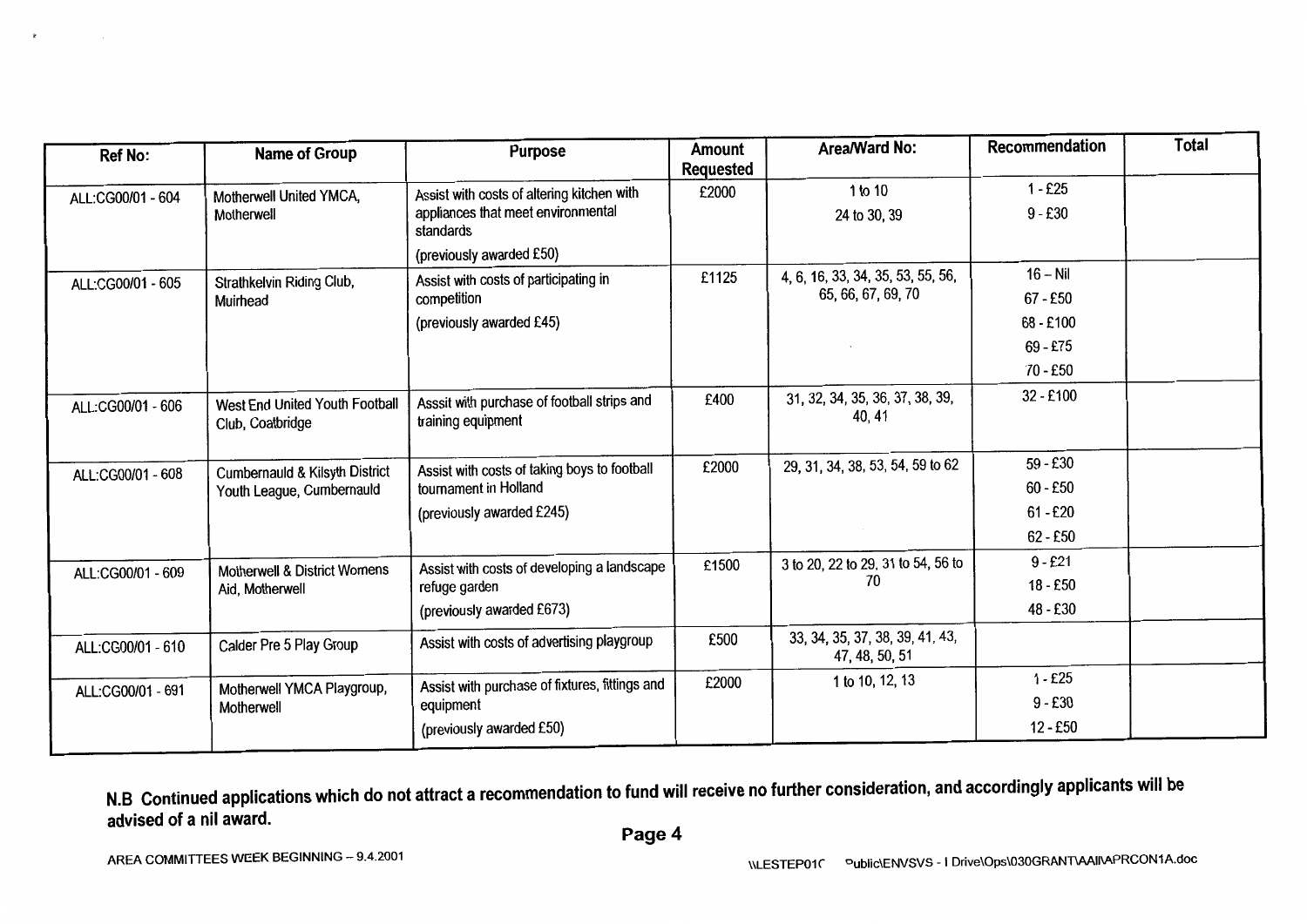| <b>Ref No:</b>    | <b>Name of Group</b>                                       | <b>Purpose</b>                                                           | <b>Amount</b><br><b>Requested</b> | Area/Ward No:                                      | Recommendation | <b>Total</b> |
|-------------------|------------------------------------------------------------|--------------------------------------------------------------------------|-----------------------------------|----------------------------------------------------|----------------|--------------|
| ALL:CG00/01 - 692 | Motherwell YMCA Out of School                              | Assist with purchase of computer                                         | £2000                             | 1 to 10, 12, 13, 14 to 24, 26 to                   | $1 - £25$      |              |
|                   | Care, Motherwell                                           | equipment and staff training costs                                       |                                   | 28                                                 | $9 - £30$      |              |
|                   |                                                            | (previously awarded £50)                                                 |                                   |                                                    | $12 - £50$     |              |
| ALL:CG00/01 - 693 | Holytown Beer and Wine Circle,                             | Assist in paying for travel costs                                        | £400                              | 16, 24, 25, 26, 27, 28, 30                         |                |              |
|                   | Holytown                                                   | (previously awarded £40)                                                 |                                   |                                                    |                |              |
| ALL:CG00/01 - 694 | Lenzie Youth Club, Chryston                                | Assist with purchase of kit and equipment                                | £400                              | 31, 34, 69                                         | $67 - £50$     |              |
|                   |                                                            | (previously awarded £50)                                                 |                                   |                                                    |                |              |
| ALL:CG00/01 - 695 | <b>Coatbridge Historical Research</b><br>Group, Coatbridge | Assist with purchasing equipment, old<br>historic documents, exhibitions | £2000                             | 31, 40, 47                                         | 40 - £100      |              |
| ALL:CG00/01 - 697 | Wishaw Girls Football Club,                                | Assist with purchase of equipment and<br>admin costs                     | £1500                             | 6, 9, 14, 17, 18, 24, 25, 29, 43,<br>51, 61        | $6 - £200$     |              |
|                   | Wishaw                                                     |                                                                          |                                   |                                                    | $9 - £50$      |              |
|                   |                                                            | (previously awarded £350)                                                |                                   |                                                    |                |              |
| ALL:CG00/01 - 698 | Middle Church Senior Citizens                              | Assist with the cost of two buses and                                    | £350                              | 31, 32, 34, 36, 37, 38, 39, 40, 43                 | $32 - £50$     |              |
|                   | Club, Coatbridge                                           | evening meal                                                             |                                   |                                                    | $34 - £75$     |              |
|                   |                                                            |                                                                          |                                   |                                                    | $37 - £50$     |              |
|                   |                                                            |                                                                          |                                   |                                                    | 40 - £100      |              |
| ALL:CG00/01 - 699 | Royal Marines Association,                                 | Assist with hire of coaches, general                                     | £300                              | 1 to 5, 12, 13, 30 to 52)                          | $11 - £100$    | £200         |
|                   | Lanarkshire Branch                                         | sectretarial expenses and postage                                        |                                   |                                                    | $12 - £100$    |              |
|                   |                                                            | (previously awarded £100)                                                |                                   |                                                    |                |              |
| ALL:CG00/01 - 700 | Gartcosh Scottish Women's                                  | Assist with cost of bus                                                  | £100                              | 69, 51                                             | $67 - £28$     | £28          |
|                   | Rural Institute, Gartcosh                                  | (previously awarded £72)                                                 |                                   |                                                    |                |              |
| ALL:CG00/01 - 701 | Senior Eco Warriers, Bellshill                             | Assist with transport, catering and<br>expenses                          | £570                              | 3, 4, 5, 14, 22, 23, 24, 25, 26,<br>27, 28, 29, 46 |                |              |
|                   |                                                            | (previously awarded £50)                                                 |                                   |                                                    |                |              |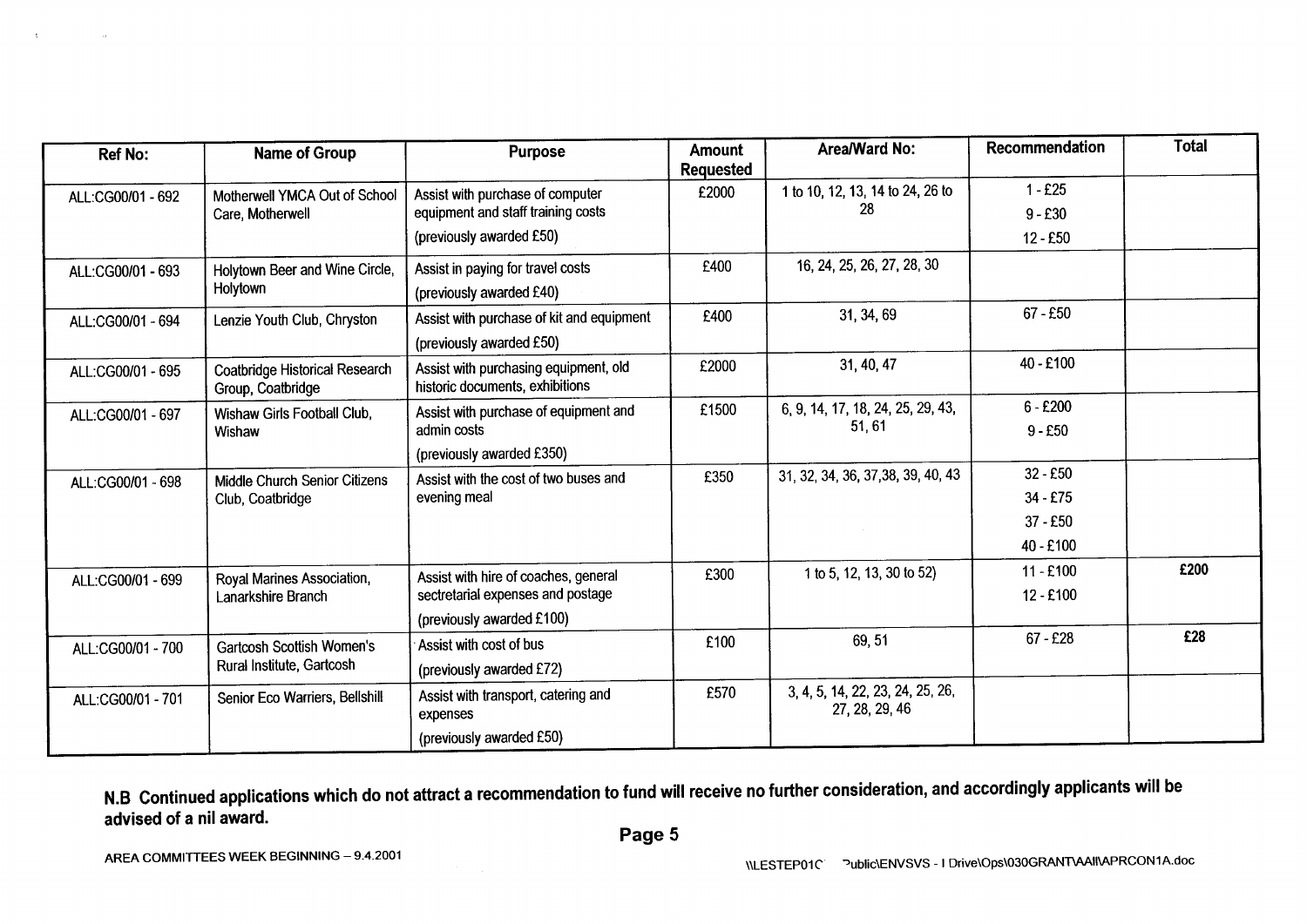| <b>Ref No:</b>    | <b>Name of Group</b>                                             | <b>Purpose</b>                                                          | Amount<br><b>Requested</b> | Area/Ward No:                 | Recommendation                                            | Total                                |
|-------------------|------------------------------------------------------------------|-------------------------------------------------------------------------|----------------------------|-------------------------------|-----------------------------------------------------------|--------------------------------------|
| ALL:CG00/01 - 702 | Senior Citizens and Lunch<br>Club, Carfin                        | Assist with the cost of two summer outings<br>(previously awarded £200) | £500                       | 29                            |                                                           |                                      |
| ALL:CG00/01 - 703 | Airdrie & District Angling Club:<br>Youth Section, Airdrie       | Assist with cost of fishing instruction<br>equipment and transport      | £370                       | 31 to 52                      | 45 - £25<br>47 - £20<br>48 - £25                          |                                      |
| ALL:CG00/01 - 704 | <b>Motherwell United Services over</b><br>Sixty Club, Motherwell | Assist with cost of transport and meals<br>(previously awarded £200)    | £400                       | 1 to 8, 9, 10 to 20, 22 to 30 | 12 - £200                                                 | £200<br>Ward 12 declared<br>interest |
| ALL:CG00/01 - 715 | Katie O'Brien Project,<br>Coatbridge                             | Assist with costs of fundraising night<br>(previously awarded £70)      | £200                       | 31 to 35, 37 to 52            | 34 - £40<br>38 - £50<br>$39 - £5$<br>47 - £10<br>48 - £25 | £130                                 |

 $\mathcal{L}_{\mathcal{A}}$ 

 $\sim$